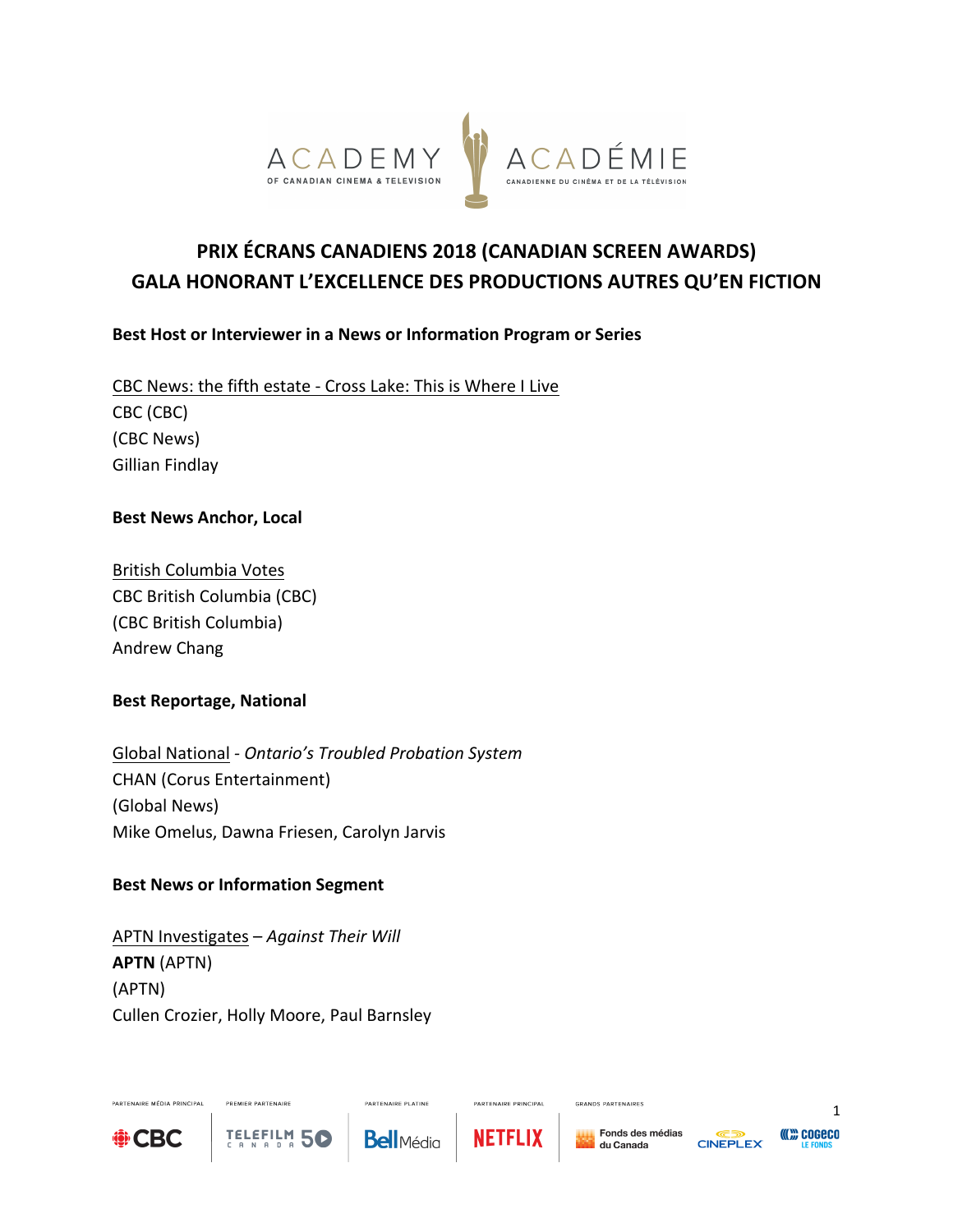## **Best News or Information Program**

Terror Viceland (Rogers Media) (Vice Studio Canada Inc.) Suroosh Alvi, Bernardo Loyola, Peter Salisbury, Michael Kronish, Shane Smith, Eddy Moretti

#### **Best Sports Analyst**

Raptors Basketball on TSN TSN (Bell Media) (Maple Leaf Sports and Entertainment) Jack Armstrong

## **Best Sports Feature Segment**

Sound of Thunder TSN (Bell Media) (TSN) Matt Dorman, Brent Blanchard, Devon Burns, Kevin Fallis

## **Best Sports Opening/Tease**

2016 Grey Cup TSN (Bell Media) (TSN) Craig Chambers, Devon Burns, Troy Hacock

**Best Live Sports Event Sponsor | Dome Productions** 

2016 MLS Cup TSN (Bell Media) (TSN) Jim Panousis, Steve Abitrante

PREMIER PARTENAIRE

TELEFILM 50



PARTENAIRE MÉDIA PRINCIPAL

PARTENAIRE PLATINE **Bell**Média



PARTENAIRE PRINCIPAL



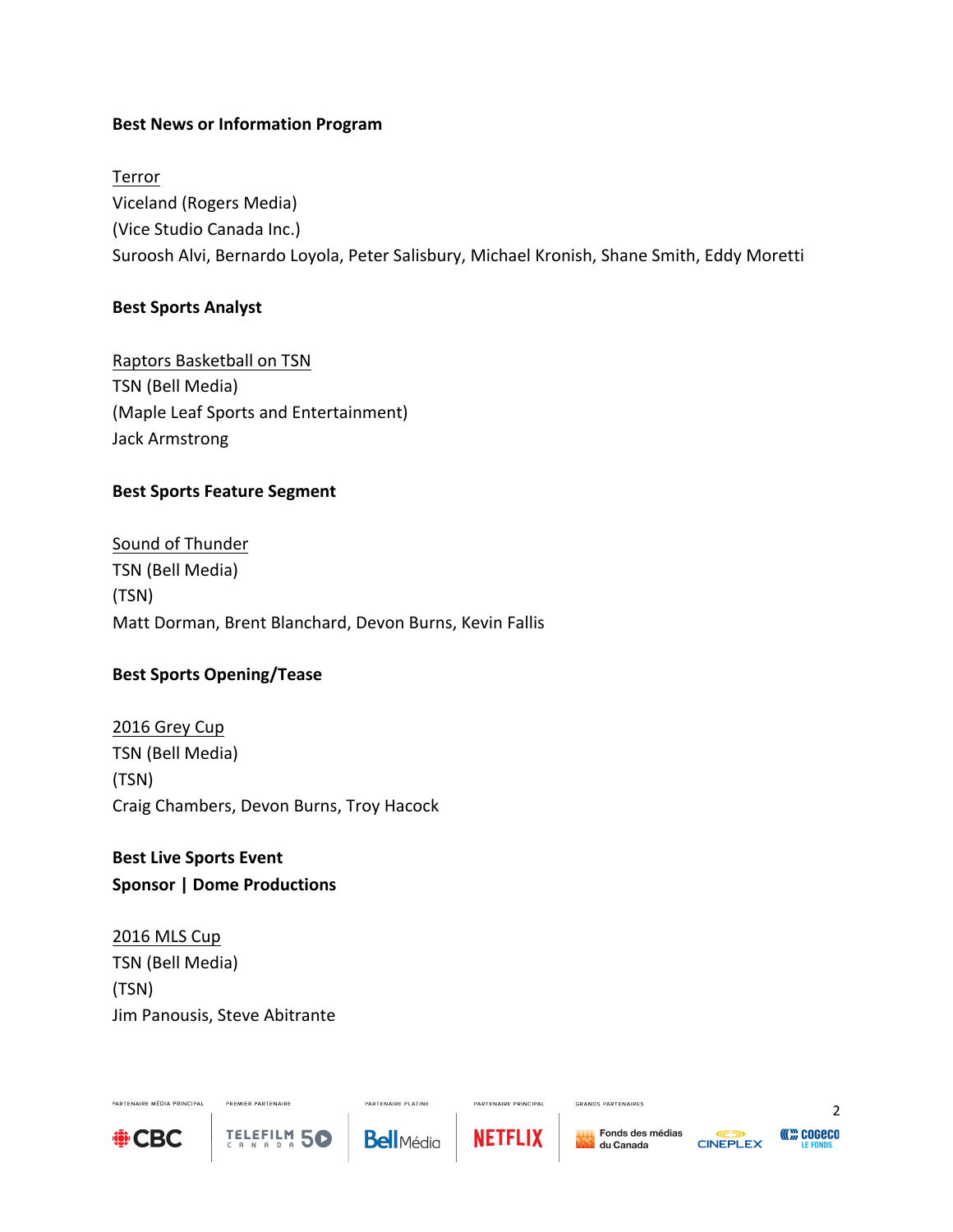#### **Best Sports Host**

2017 TradeCentre TSN (Bell Media) (TSN) James Duthie

#### **Best Photography, News or Information**

CBC News: The National - *Dancing Towards the Light* CBC (CBC) (CBC News) Ed Ou, Kitra Cahana

## Best Photography, Lifestyle or Reality/Competition

The Amazing Race Canada – *Can I See Your Kuna?* CTV (Bell Media) (Insight Production Company Ltd.) Ryan Shaw

#### **Best Photography, Documentary or Factual**

Abandoned - Newfoundland Coast Viceland (Rogers Media) (Vice Studio Canada Inc.) Alex Craig, David Ehrenreich

#### **Best Picture Editing, Documentary**

PREMIER PARTENAIRE

TELEFILM 50

Canada In A Day CTV (Bell Media) (Screen Siren Pictures) Nick Hector



PARTENAIRE MÉDIA PRINCIPAL

PARTENAIRE PLATINE **Bell**Média



PARTENAIRE PRINCIPAL

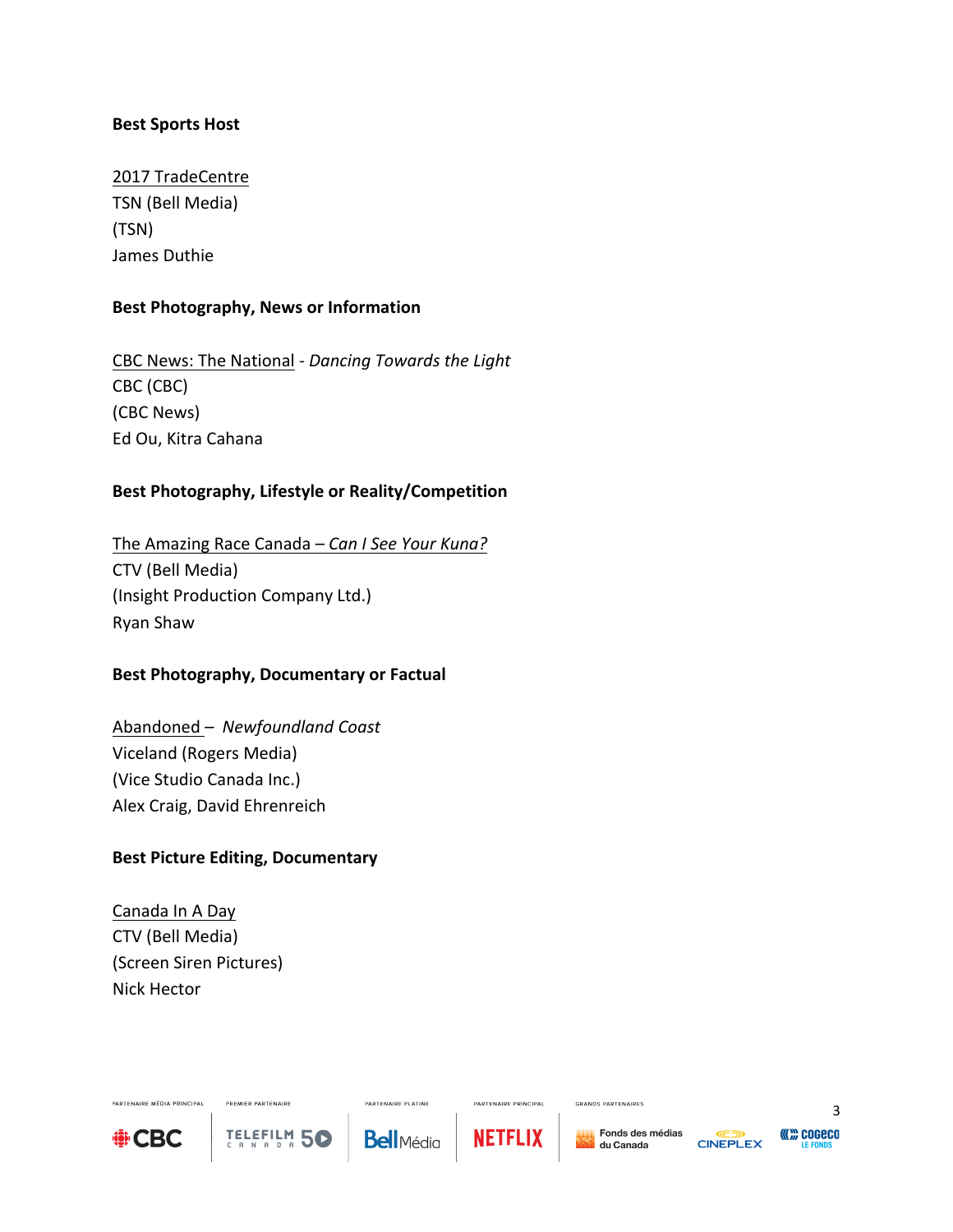## **Best Picture Editing, Reality/Competition**

The Amazing Race Canada *- Finale* CTV (Bell Media) (Insight Production Company Ltd.) Al Manson, Jonathan Dowler, Clare Elson, John Niedzielski, Jay Prychidny, Jordan Wood, Michael Tersigni

## **Best Picture Editing, Factual**

Hello Goodbye – Lean on Me CBC (CBC) (FORTÉ Entertainment Inc.) Derek Esposito

## Best Children's or Youth Non-Fiction Program or Series

Science Max: Experiments at Large TVOKids (TVO) (Breakthrough Entertainment) Nat Abraham, Michael McGuigan, Ira Levy, Peter Williamson, Joan Lambur, Phil McCordic, Leanne Brennan

## **Best Variety or Entertainment Special**

P.K. Subban: Shots Fired CBC (CBC) (Juste Pour Rire TV Inc.) Bruce Hills

## **Barbara Sears Award for Best Editorial Research**

W5: Making a Terrorist CTV (Bell Media) (CTV News W5) Madeline McNair, Brennan Lefler, Victor Malarek

PREMIER PARTENAIRE

TELEFILM 50



PARTENAIRE MÉDIA PRINCIPAL



**PARTENAIRE PLATINE** 



PARTENAIRE PRINCIPAL

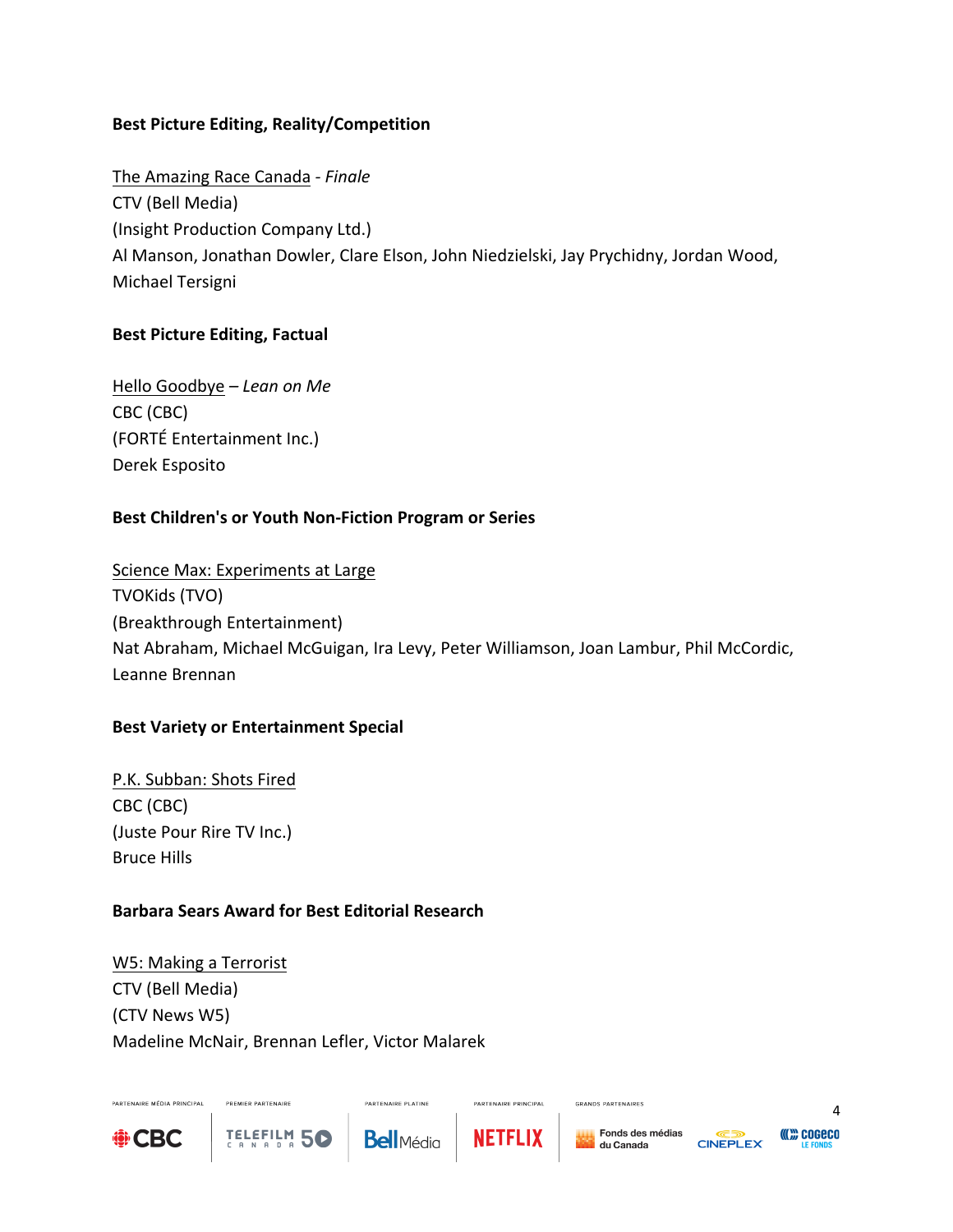## **Barbara Sears Award for Best Visual Research**

League of Exotique Dancers documentary Channel (CBC) (Storyline Entertainment) Erin Chisholm

#### **Best Writing, Factual**

Still Standing *– Fort McMurray* CBC (CBC) (Frantic Films) Jonny Harris, Fraser Young, Steve Dylan, Graham Chittenden

## **Best Writing, Lifestyle or Reality/Competition**

The Amazing Race Canada – We Just Saw Johnny Mustard CTV (Bell Media) (Insight Production Company Ltd.) Mark Lysakowski, Jennifer Pratt, Rob Brunner

#### **Best Writing, Documentary**

Unstoppable: The Fentanyl Epidemic CBC (CBC) (Dam Builder Productions) Robert Osborne

PREMIER PARTENAIRE

**TELEFILM 56** 

## **Rob Stewart Award for Best Science or Nature Documentary Program or Series**

The Wild Canadian Year CBC (CBC) (River Road Films Ltd. (Wild Year Productions Ltd.)) Jeff Turner, Sue Turner, Caroline Underwood



PARTENAIRE MÉDIA PRINCIPAL

**PARTENAIRE PLATINE** 



PARTENAIRE PRINCIPAL

GRANDS PARTENAIRES





5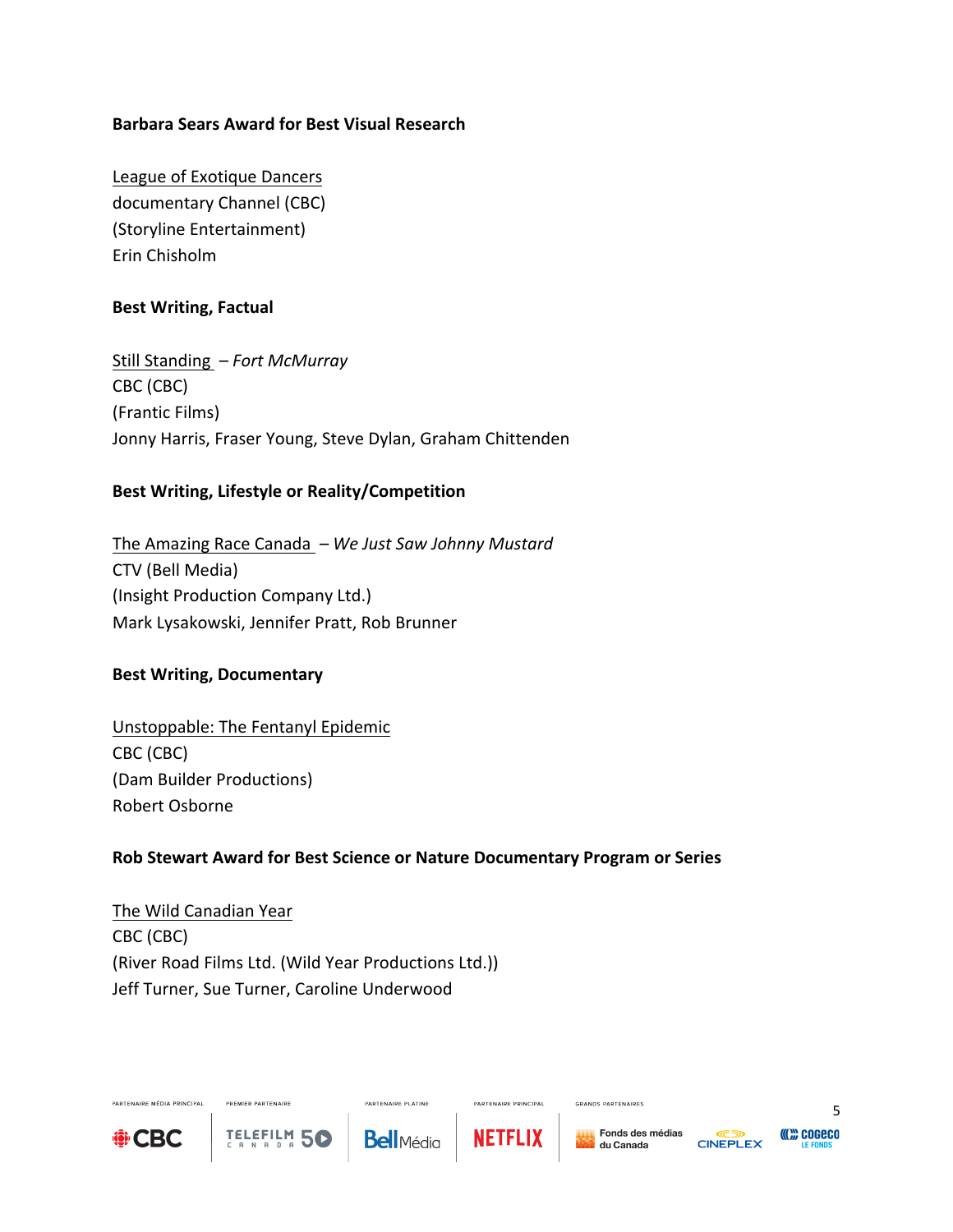## **Best Biography or Arts Documentary Program or Series**

Rush: Time Stand Still HBO Canada (Bell Media) (Fadoo Productions) Allan Weinrib, Pegi Cecconi, Ray Danniels, John Virant, Corey Russell

#### **Best Factual Series**

Mayday Discovery Channel (Bell Media) (Cineflix (Mayday 16) Inc.) Alex Bystram, Kim Bondi, Martin Pupp

## **Best History Documentary Program or Series**

The Nature of Things with David Suzuki: Lost Secrets of the Pyramid **CBC** (CBC) (Alibi Entertainment, Windfall Films) Alan Handel, James Hyslop, Carlo Massarella, Dan Kendall

## **Best Documentary Program**

RISE Viceland (Rogers Media) (Vice Studio Canada Inc.) Michelle Latimer, Tania Natscheff, Bernardo Loyola, Patrick McGuire, Heather Rae, Michael Kronish, Spike Jonze, Eddy Moretti, Shane Smith

# **Prix Gordon-Sinclair | Gordon Sinclair Award for Broadcast Journalism**

Karyn Pugliese



PARTENAIRE MÉDIA PRINCIPAL

PREMIER PARTENAIRE

TELEFILM 5C

**PARTENAIRE PLATINE Bell**Média



PARTENAIRE PRINCIPAL

GRANDS PARTENAIRES



**((()))** COGECO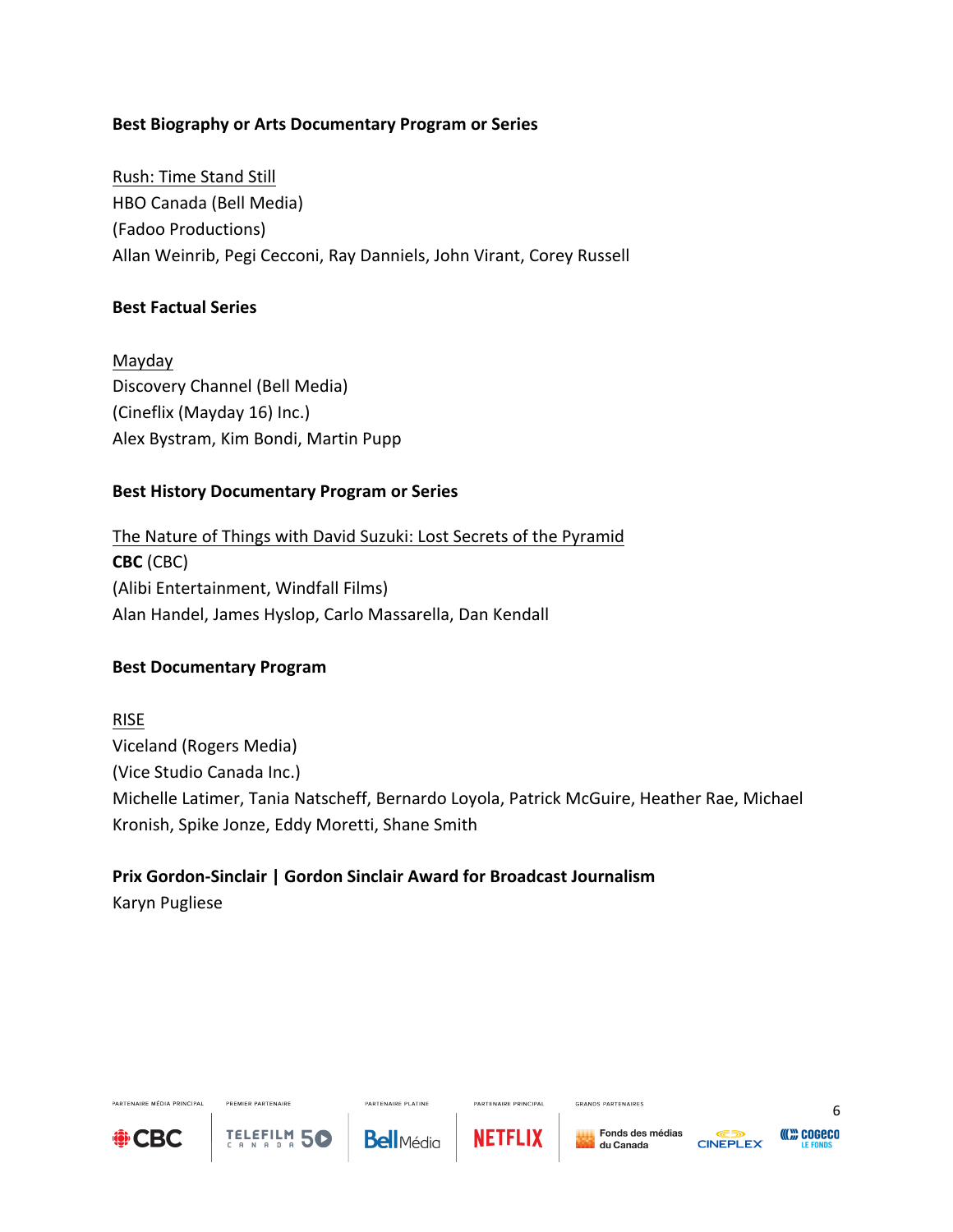# **Best Original Music, Non-Fiction Sponsor | YANGAROO**

The Secret Path CBC (CBC) (Secret Path Film Inc.) Gord Downie, Kevin Drew, Dave Hamelin

## **Best Sound, Non-Fiction**

Where The Universe Sings: The Spiritual Journey of Lawren Harris TVO (TVO) (White Pine Pictures) Sanjay Mehta, Ian Rodness, Steve Blair, Dustin Harris

## Best Production Design or Art Direction, Non-Fiction

Big Brother Canada *- Finale* Global (Corus Entertainment) (Insight Production Company Ltd.) Peter Faragher, Kevin Halliday, Aaron Scholl, Andy Roskaft

## **Best Direction, Live Sports Event**

2016 MLS Cup TSN (Bell Media) (TSN) Richard Wells

## **Best Direction, Lifestyle or Information**

PREMIER PARTENAIRE

TELEFILM 5C

Canada Day 150! From Coast to Coast to Coast CBC (CBC) (Insight Production Company Ltd.) David Russell



PARTENAIRE MÉDIA PRINCIPAL

**Bell**Média

**PARTENAIRE PLATINE** 



PARTENAIRE PRINCIPAL

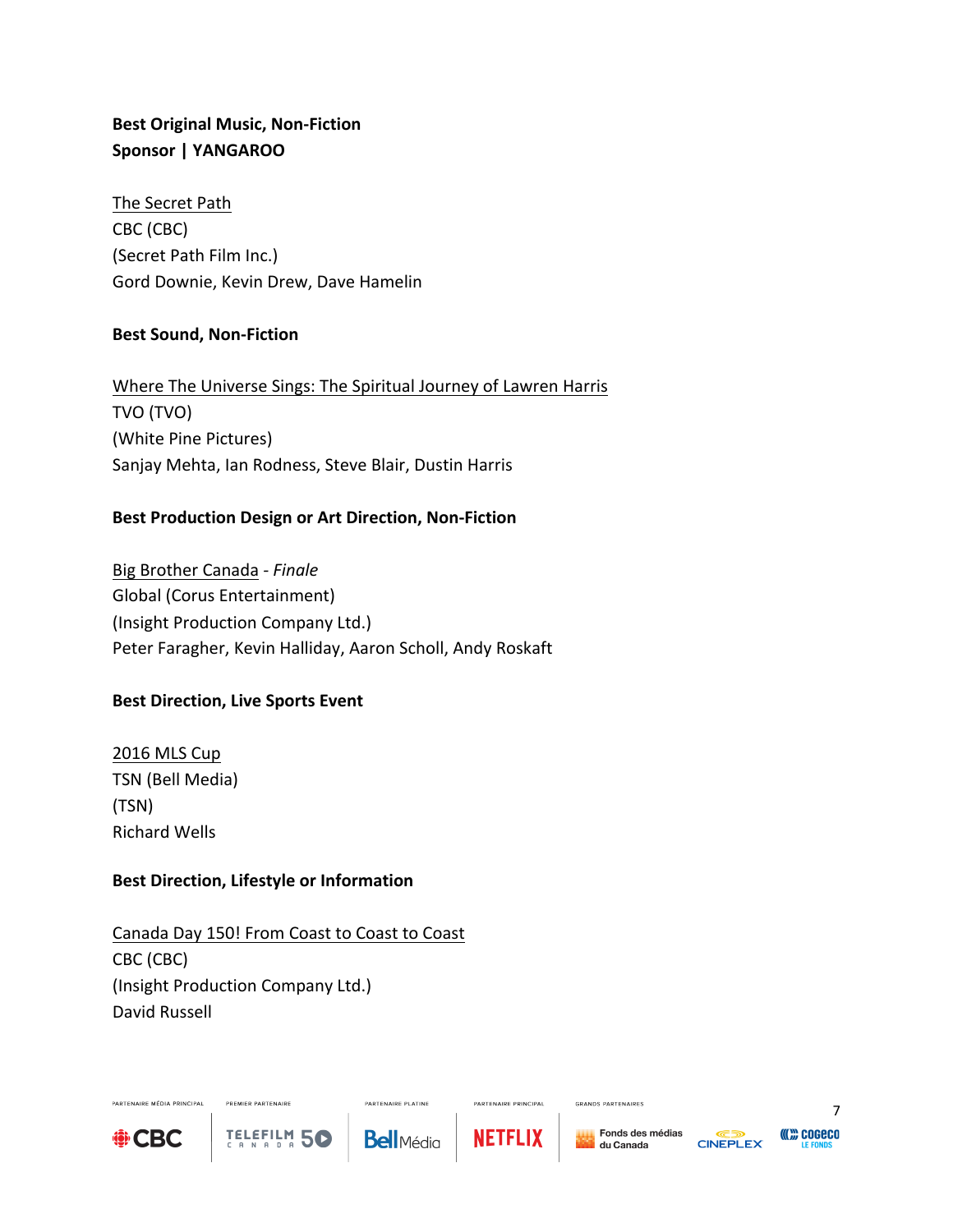#### **Best Direction, Reality/Competition**

The Amazing Race Canada *- Finale* CTV (Bell Media) (Insight Production Company Ltd.) Rob Brunner

#### **Best Direction, Documentary or Factual Series**

Real Vikings: Viking Women History (Corus Entertainment) (Take 5 Productions) Rebecca Snow

#### **Best Direction, Documentary Program**

Canada In A Day CTV (Bell Media) (Screen Siren Pictures) Trish Dolman

# **Best Host in a Live Program or Series Sponsor | Corus Entertainment**

# Canada Day 150! From Coast to Coast to Coast CBC (CBC) (Insight Production Company Ltd.) Rick Mercer

#### **Best Talk Program or Series**

The Marilyn Denis Show CTV (Bell Media) (Bell Media Studios) Michelle Crespi, John Simpson

PREMIER PARTENAIRE

TELEFILM 50



PARTENAIRE MÉDIA PRINCIPAL

**PARTENAIRE PLATINE Bell**Média



PARTENAIRE PRINCIPAL

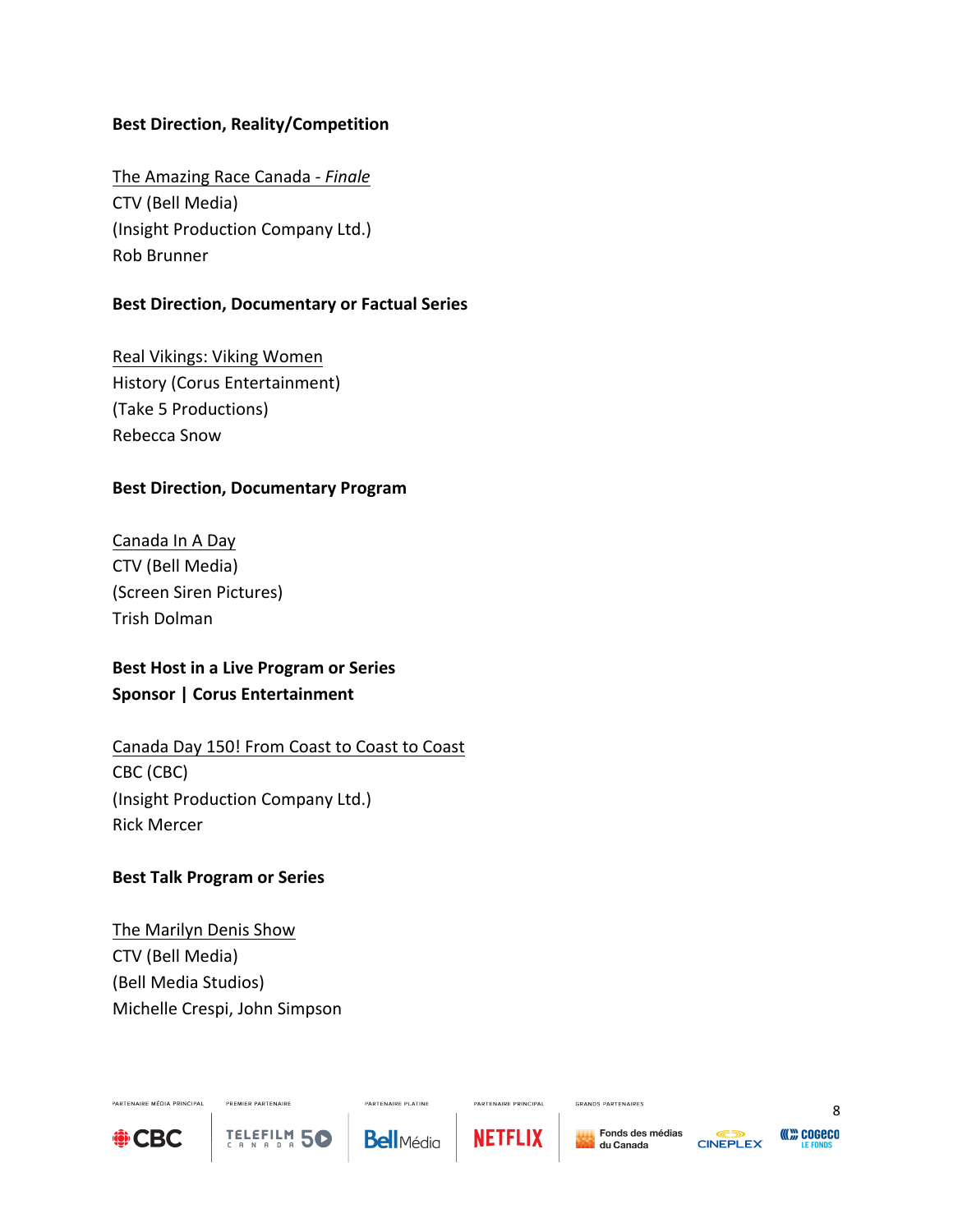# **Best Lifestyle Program or Series Sponsor | Corus Entertainment**

Property Brothers HGTV (Corus Entertainment) (Cineflix (Property Brothers 6) Inc.) Gerard Barry, Drew Scott, Jonathan Scott, Kim Bondi, Jessica Vander Kooij

# **Best Live Entertainment Special**

The JUNO Awards 2017 CTV (Bell Media) (Insight Production Company Ltd.) John Brunton, Barbara Bowlby, Randy Lennox, Allan Reid, Mark Cohon, Lindsay Cox, Pam De Montmorency, Tracy Galvin, Kristeen Von Hagen, Luciano Casimiri, Mark Vreeken, Howard Baggley, Simon Bowers, Doug McClement, Alex Nadon

## **Best News or Information Series**

CBC News: the fifth estate CBC (CBC) (CBC News) Jim Williamson, Julian Sher

# **Best Host in a Program or Series**

PREMIER PARTENAIRE

TELEFILM 5C

Your Special Canada CBC (CBC) (The Fantastic Hour Inc.) Jonathan Torrens

# **Best Local Newscast**

CBC News: Vancouver at 6 CBC British Columbia (CBC) (CBC Vancouver) Alexandra Gibb, Joan Marshall, Eric Rankin, Natalie Clancy, Amar Parmar



PARTENAIRE MÉDIA PRINCIPAL

**PARTENAIRE PLATINE** 



PARTENAIRE PRINCIPAL

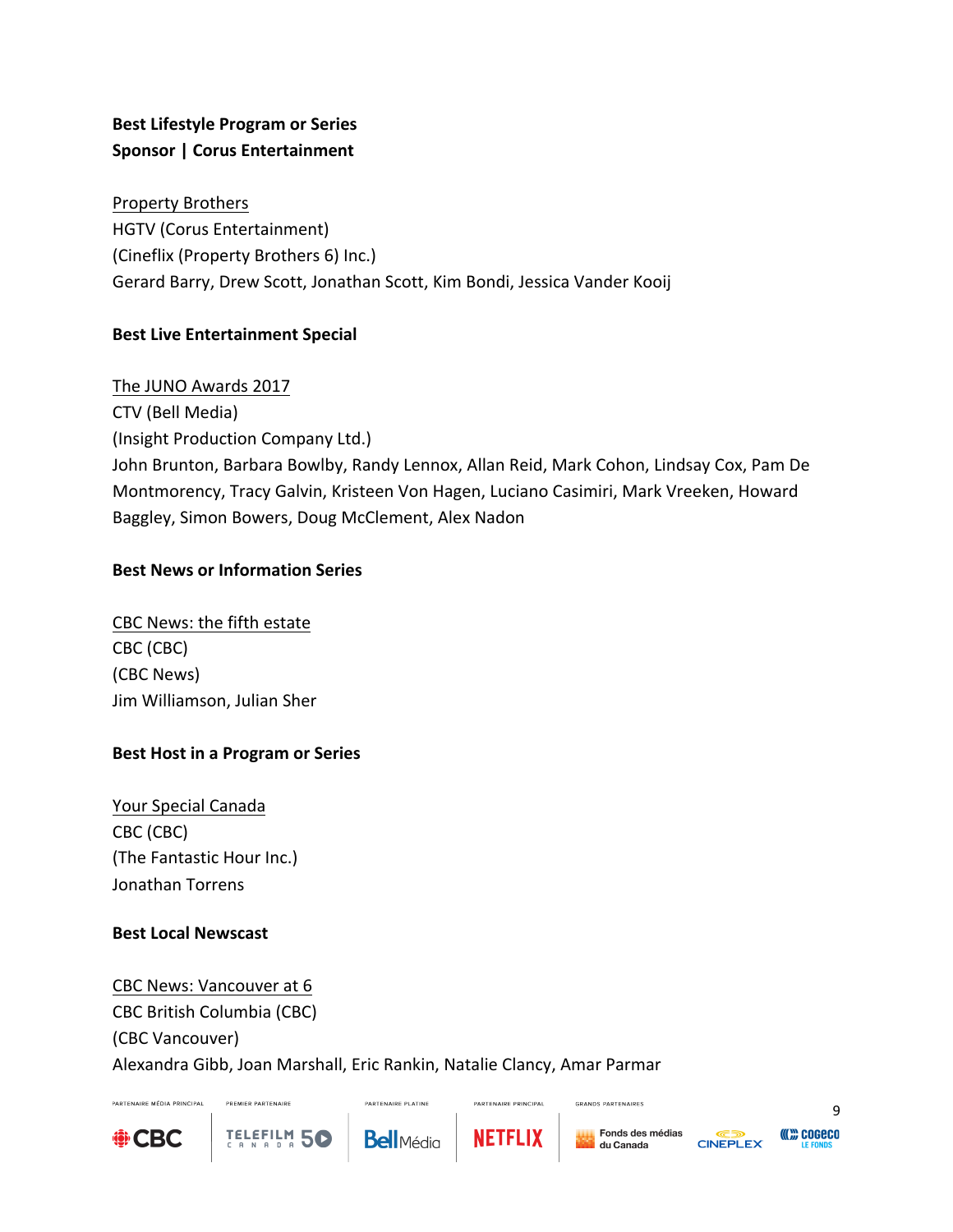#### **Best National Newscast**

CTV National News with Lisa LaFlamme CTV (Bell Media) (CTV News) Lisa LaFlamme, David Hughes, Rosa Hwang, Allan Myers, Allan Black

## **Best News Anchor, National**

CBC News Network with Heather Hiscox CBC News Network (CBC) (CBC News) Heather Hiscox

## **Best Reportage, Local**

CBC News: Vancouver at 6 *– Kati's Story* CBC British Columbia (CBC) (CBC Vancouver) Eric Rankin, Cliff Shim, Amar Parmar

## **Best News Special**

Fort McMurray: The Road Back Global Edmonton (Corus Entertainment) (Global News Edmonton) Deb Zinck, Kerry Powell, Darcy Craig, Christine Meadows, Kent Morrison, Fletcher Kent

## **Best Sports Play-by-Play Announcer**

PREMIER PARTENAIRE

TELEFILM 5C

2016 MLS Cup TSN (Bell Media) (TSN) Luke Wileman



PARTENAIRE MÉDIA PRINCIPAL

PARTENAIRE PLATINE **Bell**Média



PARTENAIRE PRINCIPAL